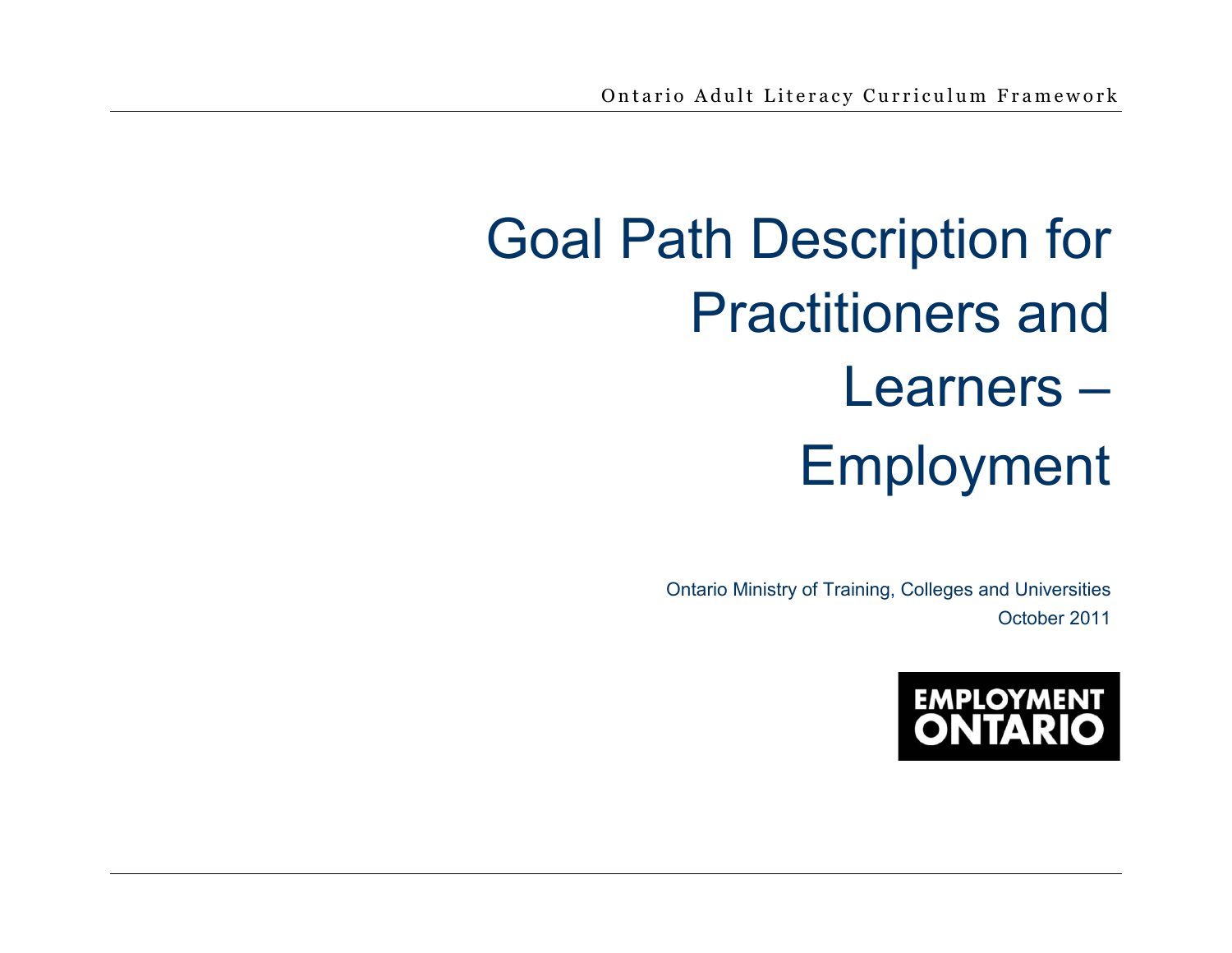# Goal Path Description for Practitioners and Learners – Employment

| <b>Employment Summary</b>   |                                                                                                                                                                                                                                                                                                                                                                                                                                                                                                                                                                             |
|-----------------------------|-----------------------------------------------------------------------------------------------------------------------------------------------------------------------------------------------------------------------------------------------------------------------------------------------------------------------------------------------------------------------------------------------------------------------------------------------------------------------------------------------------------------------------------------------------------------------------|
| What is the learner's goal? | The employment goal path description examines the connection between Literacy and Basic Skills (LBS)<br>service provision and the transitions to employment opportunities. This goal path description addresses options<br>available to learners who wish to enter into employment, retain their job or advance in their careers.                                                                                                                                                                                                                                           |
|                             | Employment opportunities require a range of skills, knowledge, abilities and educational experience. Many<br>occupational goals will require LBS learners to transition to employment through other goal paths. For more<br>information see the secondary school credit, postsecondary, and apprenticeship goal path descriptions.                                                                                                                                                                                                                                          |
|                             | The role of LBS service providers                                                                                                                                                                                                                                                                                                                                                                                                                                                                                                                                           |
|                             | LBS service providers help learners start to examine the benefits and opportunities in pursuing an employment<br>goal, as well as review what is involved in the process of finding and keeping a job. LBS service providers work<br>with a learner to explore whether an employment goal is appropriate to the learner's needs and abilities, is<br>feasible within the learner's means, and is achievable in the learner's community. LBS service providers help<br>the learner explore alternative options and/or other goal paths if employment is not a suitable goal. |
|                             | LBS service providers develop a learner plan that describes the learner's goal path and includes the learning<br>activities, resources and assessment tools that prepare a learner for entering employment, job retention or<br>career advancement.                                                                                                                                                                                                                                                                                                                         |
|                             | Key questions when discussing a learner's employment goal:                                                                                                                                                                                                                                                                                                                                                                                                                                                                                                                  |
|                             | 1. Has the learner already identified an employment goal with another agency? If not, the LBS service<br>provider should support the learner in identifying a goal.                                                                                                                                                                                                                                                                                                                                                                                                         |
|                             | 2. Has the learner already established an employment goal with Employment Ontario or Ontario Works?<br>If so, are there any requirements associated with the learner's participation in the LBS Program?                                                                                                                                                                                                                                                                                                                                                                    |
|                             | 3. What tools, resources, experiences and training does the learner already have to achieve this goal?                                                                                                                                                                                                                                                                                                                                                                                                                                                                      |
|                             | 4. Is the goal appropriate to the learner's needs and/or wants?                                                                                                                                                                                                                                                                                                                                                                                                                                                                                                             |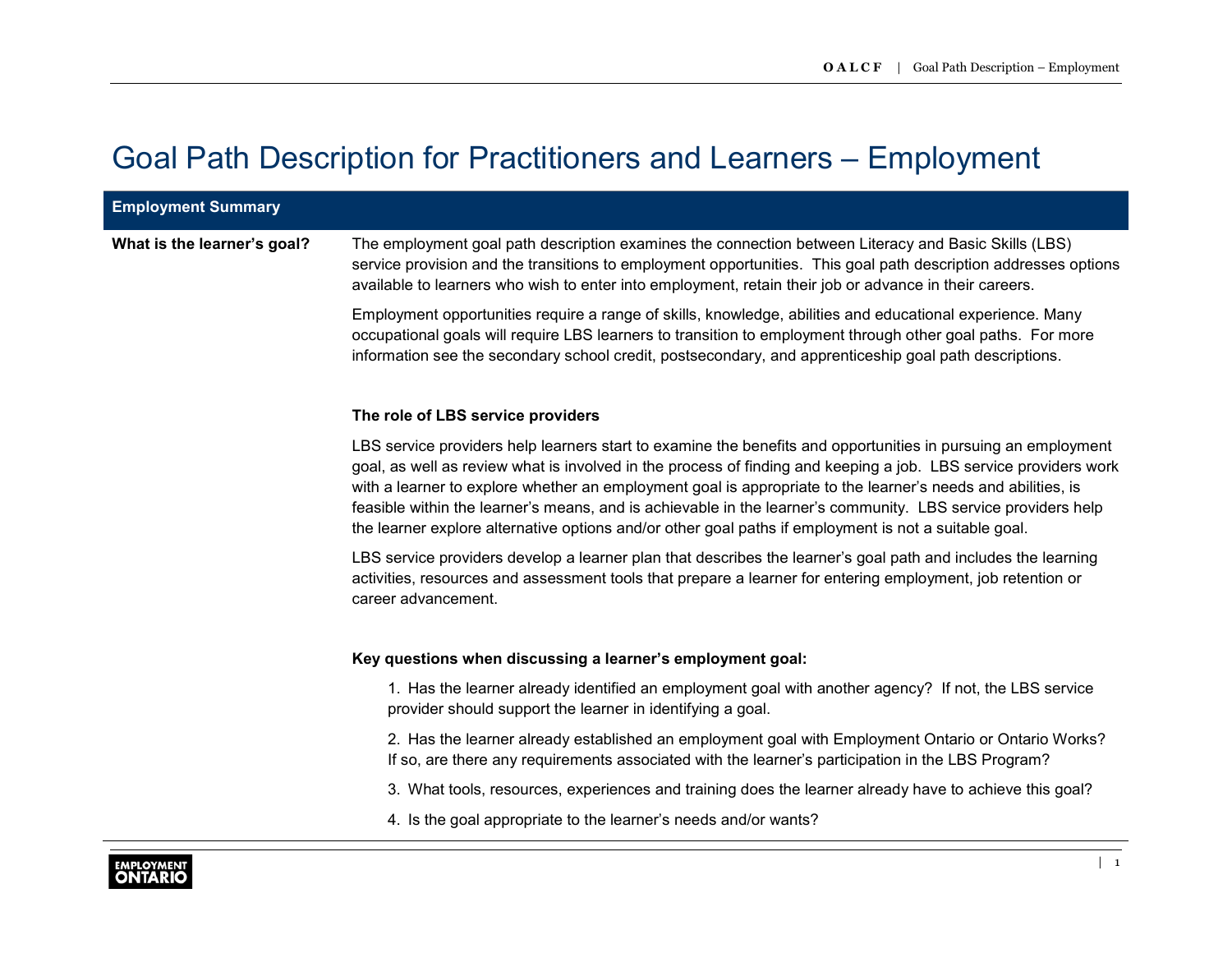|                     | 5. Is the learner's employment goal realistic?                                                                                                                                                                                                                                                                                                                                                                                                                                                                                                                                                                                                                            |  |  |
|---------------------|---------------------------------------------------------------------------------------------------------------------------------------------------------------------------------------------------------------------------------------------------------------------------------------------------------------------------------------------------------------------------------------------------------------------------------------------------------------------------------------------------------------------------------------------------------------------------------------------------------------------------------------------------------------------------|--|--|
|                     | 6. Does the learner understand the time and effort required to enter and pursue the employment goal?                                                                                                                                                                                                                                                                                                                                                                                                                                                                                                                                                                      |  |  |
|                     | 7. Should other goal paths be considered for the learner to achieve an occupational and/or career goal?                                                                                                                                                                                                                                                                                                                                                                                                                                                                                                                                                                   |  |  |
|                     | 8. Are there other program options that could prepare the learner for the goal, such as an Employment<br>Service?                                                                                                                                                                                                                                                                                                                                                                                                                                                                                                                                                         |  |  |
| What is employment? | Employment is an activity for which an individual seeks to earn a wage or salary. Activities that lead to<br>employment and are similar to work, such as volunteering, internships, community placement and practice firm<br>positions are also included in this goal. Individuals with an employment goal spend time in job search, develop<br>employability skills, and develop skills required for job retention or to advance at the workplace. The information<br>in this goal path description will assist LBS service providers in giving learners the appropriate supports, tools,<br>and referrals so that they are able to reach the employment or career goal. |  |  |
|                     | Employment transitions for LBS learners can include:                                                                                                                                                                                                                                                                                                                                                                                                                                                                                                                                                                                                                      |  |  |
|                     | 1. obtaining employment                                                                                                                                                                                                                                                                                                                                                                                                                                                                                                                                                                                                                                                   |  |  |
|                     | keeping a current job or<br>2.                                                                                                                                                                                                                                                                                                                                                                                                                                                                                                                                                                                                                                            |  |  |
|                     | 3. advancing at the workplace                                                                                                                                                                                                                                                                                                                                                                                                                                                                                                                                                                                                                                             |  |  |
|                     | Learners can make progress towards these transitions through:                                                                                                                                                                                                                                                                                                                                                                                                                                                                                                                                                                                                             |  |  |
|                     | LBS programming<br>1.                                                                                                                                                                                                                                                                                                                                                                                                                                                                                                                                                                                                                                                     |  |  |
|                     | Employment Service (see Options section) or<br>2.                                                                                                                                                                                                                                                                                                                                                                                                                                                                                                                                                                                                                         |  |  |
|                     | 3.<br>independent job search                                                                                                                                                                                                                                                                                                                                                                                                                                                                                                                                                                                                                                              |  |  |
|                     | There are numerous industries and sectors in which individuals can be employed. Learners should be made<br>aware of the occupations that are in demand, whether they already have the necessary qualifications or how<br>they can achieve them. For more information on industry sectors and occupations please visit the Ministry of<br>Education Specialist High Skills Majors (SHSM) program at<br>http://www.edu.gov.on.ca/morestudentsuccess/SHSM.asp.                                                                                                                                                                                                               |  |  |
|                     | Although this program has not been developed for adults, the information provided can help learners and<br>practitioners make more informed decisions on learner goal setting.                                                                                                                                                                                                                                                                                                                                                                                                                                                                                            |  |  |

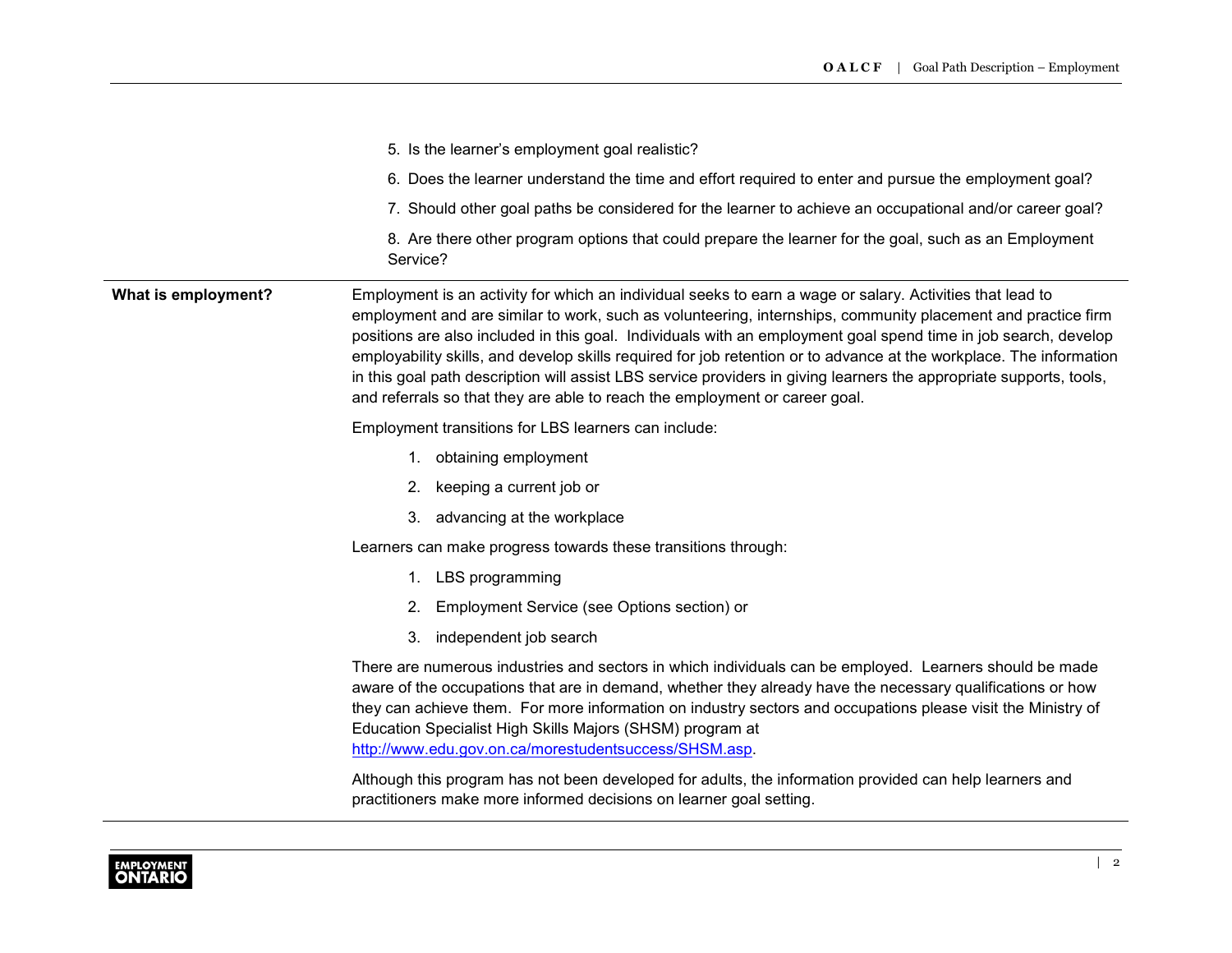|                                    | <b>Key Questions:</b>                                                                                                                                                                                                                                                                                     |                                                                                                                                                                                                                                                                                                                                                                                                                                                                                                                                                      |  |
|------------------------------------|-----------------------------------------------------------------------------------------------------------------------------------------------------------------------------------------------------------------------------------------------------------------------------------------------------------|------------------------------------------------------------------------------------------------------------------------------------------------------------------------------------------------------------------------------------------------------------------------------------------------------------------------------------------------------------------------------------------------------------------------------------------------------------------------------------------------------------------------------------------------------|--|
|                                    |                                                                                                                                                                                                                                                                                                           | 1. Does the learner want to prepare for employment, obtain employment, retain employment or advance<br>at the workplace?                                                                                                                                                                                                                                                                                                                                                                                                                             |  |
|                                    |                                                                                                                                                                                                                                                                                                           | 2. What form of employment is appropriate and desired by the learner? (e.g. full time, part time, contract,<br>seasonal, a second job, volunteering, internship, community placement, etc.)                                                                                                                                                                                                                                                                                                                                                          |  |
|                                    | 3.                                                                                                                                                                                                                                                                                                        | Is the learner currently out of the workforce? If so, for how long?                                                                                                                                                                                                                                                                                                                                                                                                                                                                                  |  |
|                                    | 4.                                                                                                                                                                                                                                                                                                        | What is the learner's history of employment? Is the learner looking to return to a previous job?                                                                                                                                                                                                                                                                                                                                                                                                                                                     |  |
|                                    | 5.                                                                                                                                                                                                                                                                                                        | Where has the learner acquired previous work or training experience, if applicable? (e.g. in province,<br>out of province, in another country)                                                                                                                                                                                                                                                                                                                                                                                                       |  |
|                                    | 6.                                                                                                                                                                                                                                                                                                        | Is the learner considering a career change?                                                                                                                                                                                                                                                                                                                                                                                                                                                                                                          |  |
| Who is eligible and what are       | <b>Employment</b>                                                                                                                                                                                                                                                                                         |                                                                                                                                                                                                                                                                                                                                                                                                                                                                                                                                                      |  |
| the qualification<br>requirements? | Employment opportunities exist for learners with a wide range of literacy ability. Many jobs require specific<br>skills, knowledge, abilities and/or certification (e.g. WHMIS, driver's license, First Aid, Smart Serve, etc.).<br>Learners should set employment goals that are suitable and realistic. |                                                                                                                                                                                                                                                                                                                                                                                                                                                                                                                                                      |  |
|                                    |                                                                                                                                                                                                                                                                                                           | It is also important that learners recognize the need for continuous learning in today's labour market. Human<br>Resources and Skills Development Canada's (HRSDC) essential skills website states that "[] more and more<br>jobs require continuous upgrading, and that all workers must continue learning in order to keep or to grow with<br>their jobs <sup>1</sup> ." For more information on continuous learning and essential skills please visit<br>http://www.hrsdc.gc.ca/eng/workplaceskills/LES/definitions/definitions.shtml#continuous. |  |
|                                    | Where to find information about occupations and their associated skills                                                                                                                                                                                                                                   |                                                                                                                                                                                                                                                                                                                                                                                                                                                                                                                                                      |  |
|                                    |                                                                                                                                                                                                                                                                                                           | The Ontario Skills Passport (OSP) provides adult learners and practitioners with descriptions of the Essential<br>Skills and work habits important for work, learning and life. Through this site, learners and practitioners can<br>access resources and tools designed to help build competence and confidence. For more information on the<br>Ontario Skills Passports visit http://skills.edu.gov.on.ca/OSPWeb/jsp/en/login.jsp.                                                                                                                 |  |

<sup>1</sup> <http://www.hrsdc.gc.ca/eng/workplaceskills/LES/definitions/definitions.shtml>

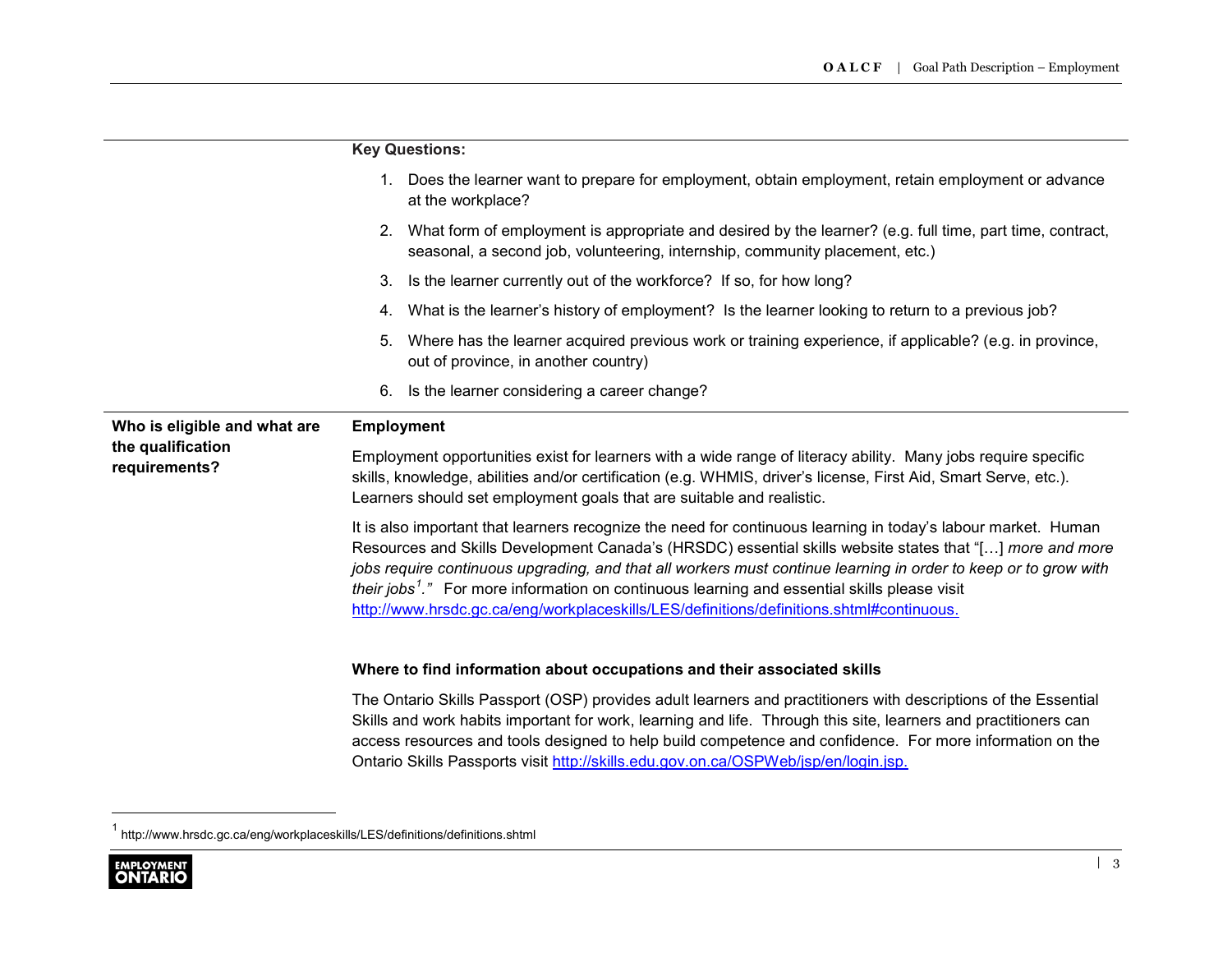Ontario Job Futures is a publication that provides LBS service providers and learners with information on the current trends and future outlook for 190 common occupations in Ontario. This resource provides occupational profiles that cover: occupational descriptions, main duties, education/training required, employment prospects and occupational characteristics, as well as a selected list of related web sites. For more information visit [http://www.tcu.gov.on.ca/eng/labourmarket/ojf/index.html.](http://www.tcu.gov.on.ca/eng/labourmarket/ojf/index.html)

Human Resource and Skills Development Canada's (HRSDC) Essential Skills Profiles describe how each of the nine Essential Skills is used by workers for a particular occupation. There are approximately 350 Essential Skills Profiles with corresponding National Occupation Classifications (NOC). Learners and practitioners can review this website to gain an understanding of the Essential Skills related to specific occupations and to find [the corresponding NOC descriptions. For more information on Essential Skills Profiles visit](http://www.rhdcc-hrsdc.gc.ca/eng/workplaceskills/LES/profiles/profiles.shtml) http://www.rhdcchrsdc.gc.ca/eng/workplaceskills/LES/profiles/profiles.shtml.

HRSDC also provides information about the National Occupation Classification (NOC) descriptions which learners and practitioners can view to gain an understanding of a specific occupation and its requirements to inform the development of the learner plan. The NOC descriptions are commonly used and understood by Employment Service and other support services. For more information on NOC descriptions visit <http://www5.hrsdc.gc.ca/noc/english/noc/2006/Welcome.aspx>.

# **Role of LBS Service Providers**

LBS service providers work with learners to identify the necessary supports, tools and information needed for their employment goal. This includes discovering the appropriate employment options offered in the learner's language (French, English or American Sign Language) where possible. If possible, LBS service providers help the learner identify how they will obtain the required language proficiency or required supports, such as assistive devices that will be needed for an employment goal.

- 1. What are the learner's transferable skills?
- 2. What is the learner's highest level of education or training?
- 3. Does the learner have a high school diploma or the equivalent?

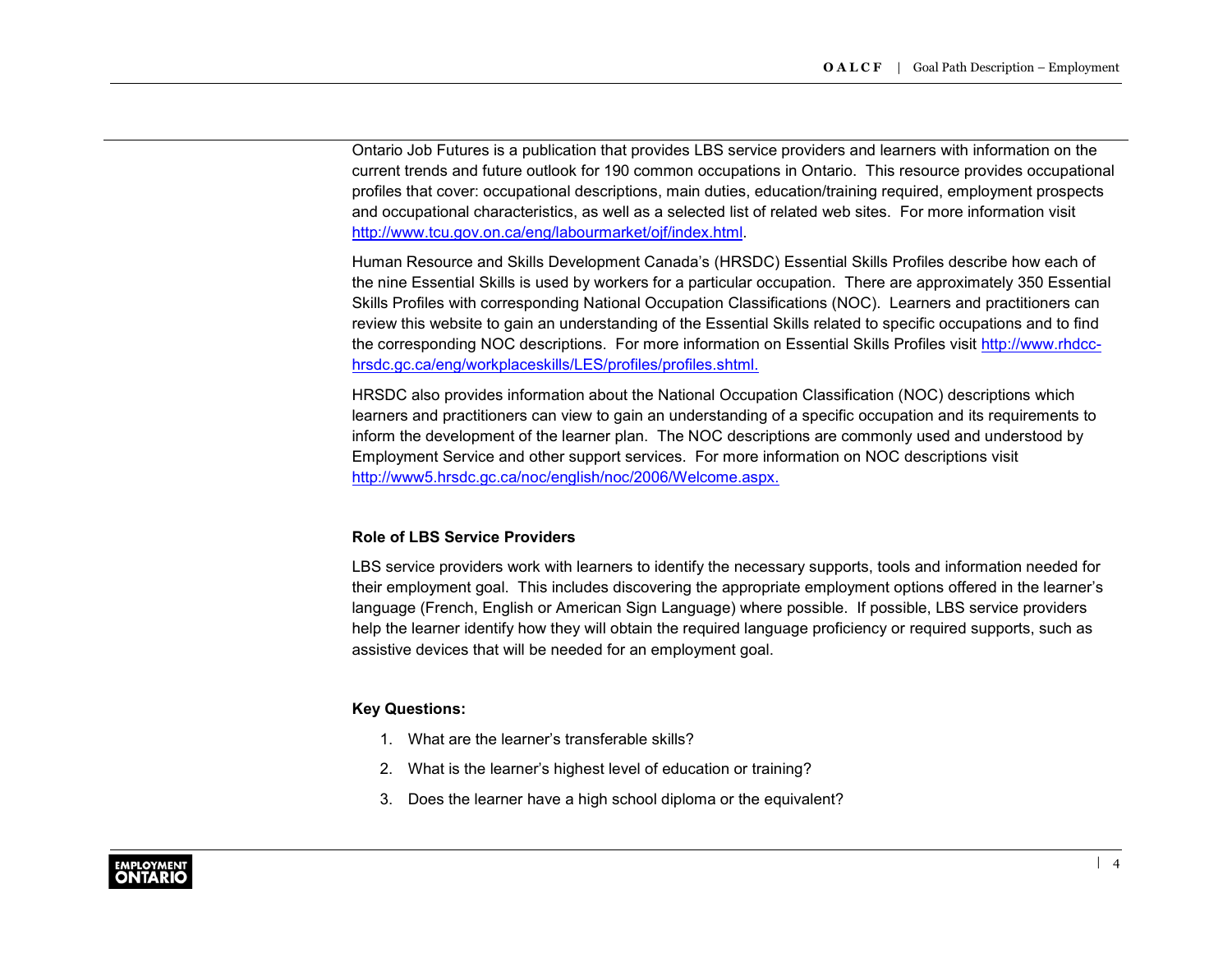|                          | How long has the learner been out of school or training?<br>4.                                                                                                                                                                                                                               |  |  |
|--------------------------|----------------------------------------------------------------------------------------------------------------------------------------------------------------------------------------------------------------------------------------------------------------------------------------------|--|--|
|                          | Does the learner have the competencies, including second-language skills, motivation and aptitude for<br>5.<br>the desired employment goal?                                                                                                                                                  |  |  |
|                          | What is the learner's timeframe for achieving this goal and is it appropriate to the learner's<br>6.<br>circumstances?                                                                                                                                                                       |  |  |
|                          | 7. What are the competencies, job-specific skills, second-language skills, credentials and/or knowledge<br>required for the goal?                                                                                                                                                            |  |  |
|                          | 8. Does the goal align with the learner's education level, training completed, skills acquired and language<br>abilities with the local labour market requirements? (e.g. certifications, high school diploma or<br>equivalency, skills, second-language requirements, etc.)                 |  |  |
|                          | 9. Should the learner be referred to Employment Service for more information about employment<br>qualifications and for specific job search support?                                                                                                                                         |  |  |
| How are achievements for | <b>Employment</b>                                                                                                                                                                                                                                                                            |  |  |
| this goal recognized?    | Achievements for the employment goal are recognized when a learner completes an employment transition - by<br>obtaining employment, retaining employment or advancing at the workplace.                                                                                                      |  |  |
|                          | <b>Role of LBS Service Providers</b>                                                                                                                                                                                                                                                         |  |  |
|                          | LBS service providers prepare the learner by providing them with the necessary literacy and basic skills, which<br>in turn will support an effective transition into an employment goal. LBS service providers refer learners to<br>Employment Service when they are ready to look for work. |  |  |
|                          | <b>Key Questions:</b>                                                                                                                                                                                                                                                                        |  |  |
|                          | What further skills and/or literacy development does the learner need?<br>1.                                                                                                                                                                                                                 |  |  |
|                          | Does the learner need any additional qualifications to enter, re-enter or advance in the workforce?<br>2.                                                                                                                                                                                    |  |  |
|                          |                                                                                                                                                                                                                                                                                              |  |  |
|                          | 3.<br>When should a learner be referred to Employment Service?                                                                                                                                                                                                                               |  |  |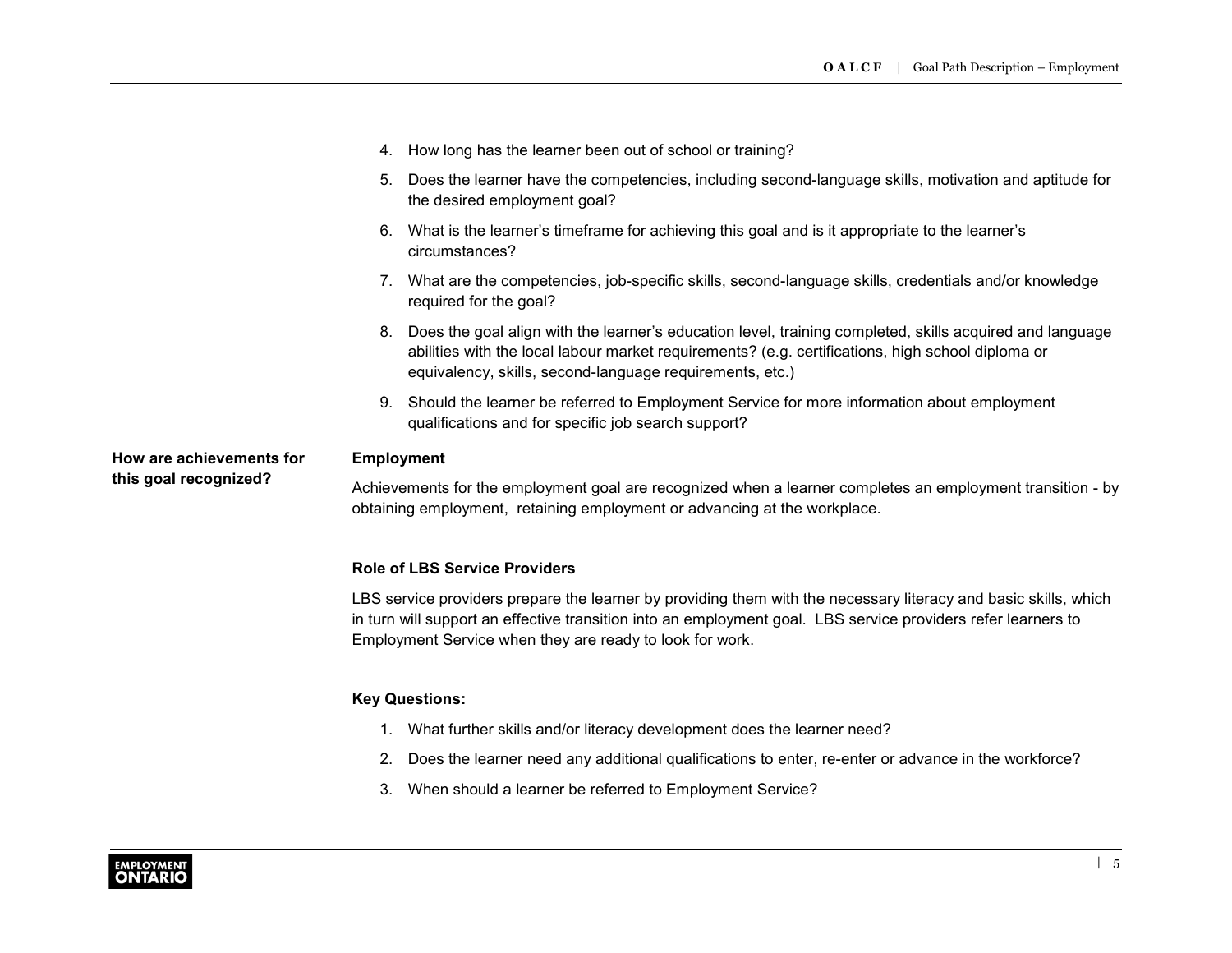#### **What are the learner's options for employment? Employment**

Learners can improve their prospects for completing an employment transition by increasing their literacy and basic skills in an LBS program or by working with an Employment Service provider to conduct a job search. A learner can do this concurrently or sequentially. Employment opportunities may arise at any time during LBS programming; a learner may choose to leave LBS at any point to pursue an opportunity on their own or with the help of an Employment Service provider.

For learners with employment goals, the following options may be considered, during LBS programming or upon exit:

- referral to Employment Service
- independent job search
- community placement
- volunteering
- transition to other related goal paths for further career opportunities (see secondary school credit, postsecondary, and/or apprenticeship goal path descriptions)

# **Employment Ontario (EO) - Employment Service**

**There are many EO service providers that offer Employment Service to Ontarians throughout the province.** Individuals can find local service providers and more information through the Ministry of Training, Colleges and Universities' (MTCU) Employment Ontario web page at [http://www.tcu.gov.on.ca/eng/search.asp.](http://www.tcu.gov.on.ca/eng/search.asp)

Employment Service providers offer the following services:

- Client Service Planning and Co-ordination (CSPC) This is considered to be the gateway to accessing Employment Service through EO. CSPC assists the client in preparing an employment action plan that takes into consideration the learner's strengths, challenges and goals. A CSPC also considers what specific Employment Service is necessary as well as identifying interventions that are critical to achieving the client's employment goal.
- Resource and Information (RI) Through RI an individual can view local job postings, read job search books, attend workshops and receive professional advice that is current and appropriate to their

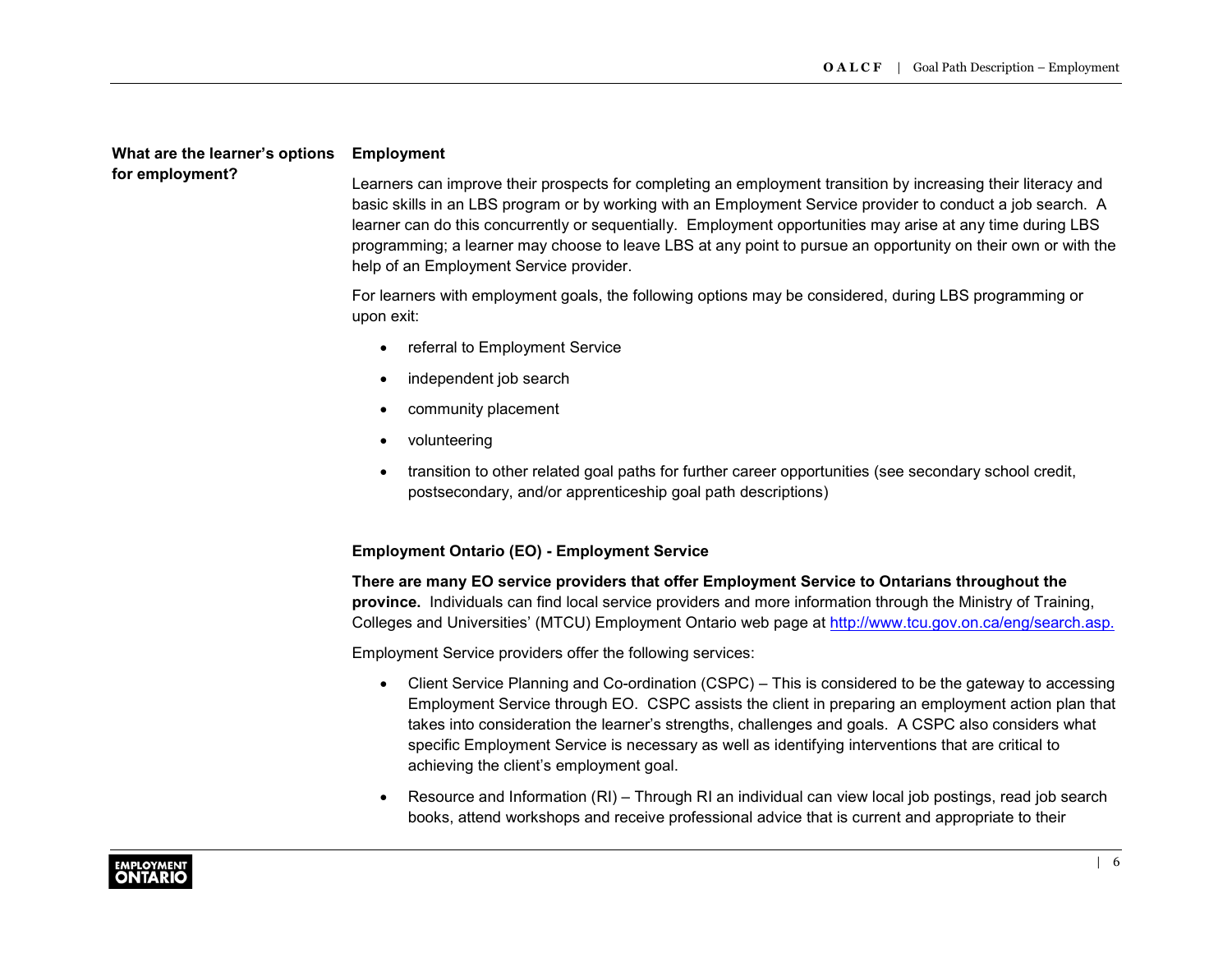communities. RI helps support independent or "unassisted" job search, career clarification and planning as well as informing learners' and service providers' training, education or employment decisions.

- Job Search (JS) This Employment Service provides structured and individualized support to learners as they conduct a job search. JS is most appropriate for individuals who are willing and able to work but are unlikely to succeed or have been unsuccessful in conducting an independent job search due to a lack of clear career goals, unrealistic job expectations, poor self-marketing skills and/or stability issues.
- Job Matching, Placement and Incentives This service assists both individuals and employers in matching available skilled labour with work opportunities. Actual work placements are negotiated between the Employment Service provider and the employer. In addition, placement support is also offered to help identify and resolve workplace issues that may affect a learner's success. If necessary, financial support is available to remove barriers to participation. Employers may also receive financial incentives to provide on-the-job training, including apprenticeship training, work experience opportunities and/or skill level/employability assessments for participants in trial placements.
- Job/Training Retention This service supports longer-term attachment to or advancement in the labour market. This is an additional service to regular placement monitoring, support and follow-up. Both participants and employers receive this enhanced support when an on-the-job placement, training completion or employment advancement is unlikely to succeed without further assistance.

# **Second Career**

Second Career is an employment training program available to all Ontarians who require Literacy and Basic Skills training for career advancement or employment purposes. Financial assistance is available to offset the cost of basic living expenses, course and incremental costs and those costs specifically related to disability needs during an individual's participation in the program.

Individuals may access Second Career by contacting the Employment Ontario service provider in their area (please refer to the website noted above to locate your local provider). LBS providers may assist their clients by working collaboratively with the local EO providers to determine the best course of action for these individuals.

Additional information regarding Second Career can be obtained through the following website: <http://www.tcu.gov.on.ca/eng/secondcareer/index.html>.

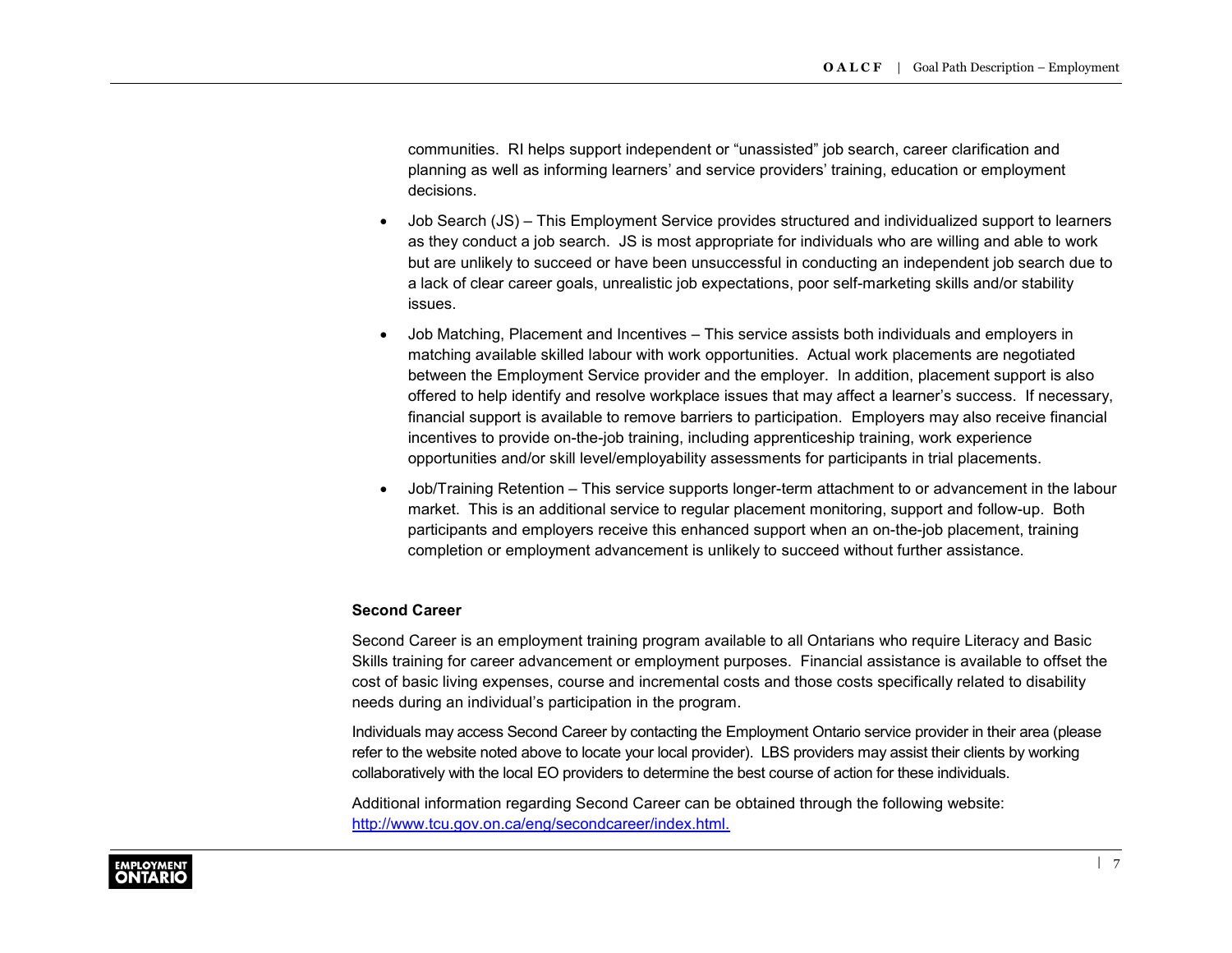Status Indians have access to federally-funded employment counseling services. Those who are living off reserves can access Employment Service through Indian Friendship Centres. For more information on Indian Friendship Centres visit Ontario Federation of Indian Friendship Centres at<http://www.ofifc.org/>.

# **Independent Job Search**

At any point during an LBS program a learner can conduct an independent job search. Learners should be encouraged to expand their network and look for employment opportunities where possible.

# **Community Placement for Ontario Works Clients**

Community placements are unpaid community service positions that provide participants with the experience to move into the paid labour force with improved skills and self-confidence. Participants are placed in community placements that provide opportunities to gain valuable experience, references and employment-related skills, build basic networks, and support the community while increasing their employability. Placements cannot exceed six months in length (unless training is provided, in which case the placement can be extended up to 12 months). A community placement can be directed or self-initiated. For more information on community [placements visit http://www.mcss.gov.on.ca/en/mcss/programs/social/directives/directives/OWDirectives/](http://www.mcss.gov.on.ca/en/mcss/programs/social/directives/directives/OWDirectives/8_6_OW_Directives.aspx) 8\_6\_OW\_Directives.aspx.

# **Volunteering**

Volunteering is an activity in which learners can participate in civic society, build their local communities, expand their network and gain valuable experience in a workplace. Learners may volunteer at any time during or after an LBS program. For more information visit<http://www.ovcn.ca/> and [http://volunteer.ca/home.](http://volunteer.ca/)

# **Transition to Other Related Goal Paths**

During the course of a learner's program a learner may want to change to an occupational goal which may require higher levels of education or training. It is the responsibility of the LBS service provider in consultation with the learner to explore other goal paths and adapt the learner plan accordingly.

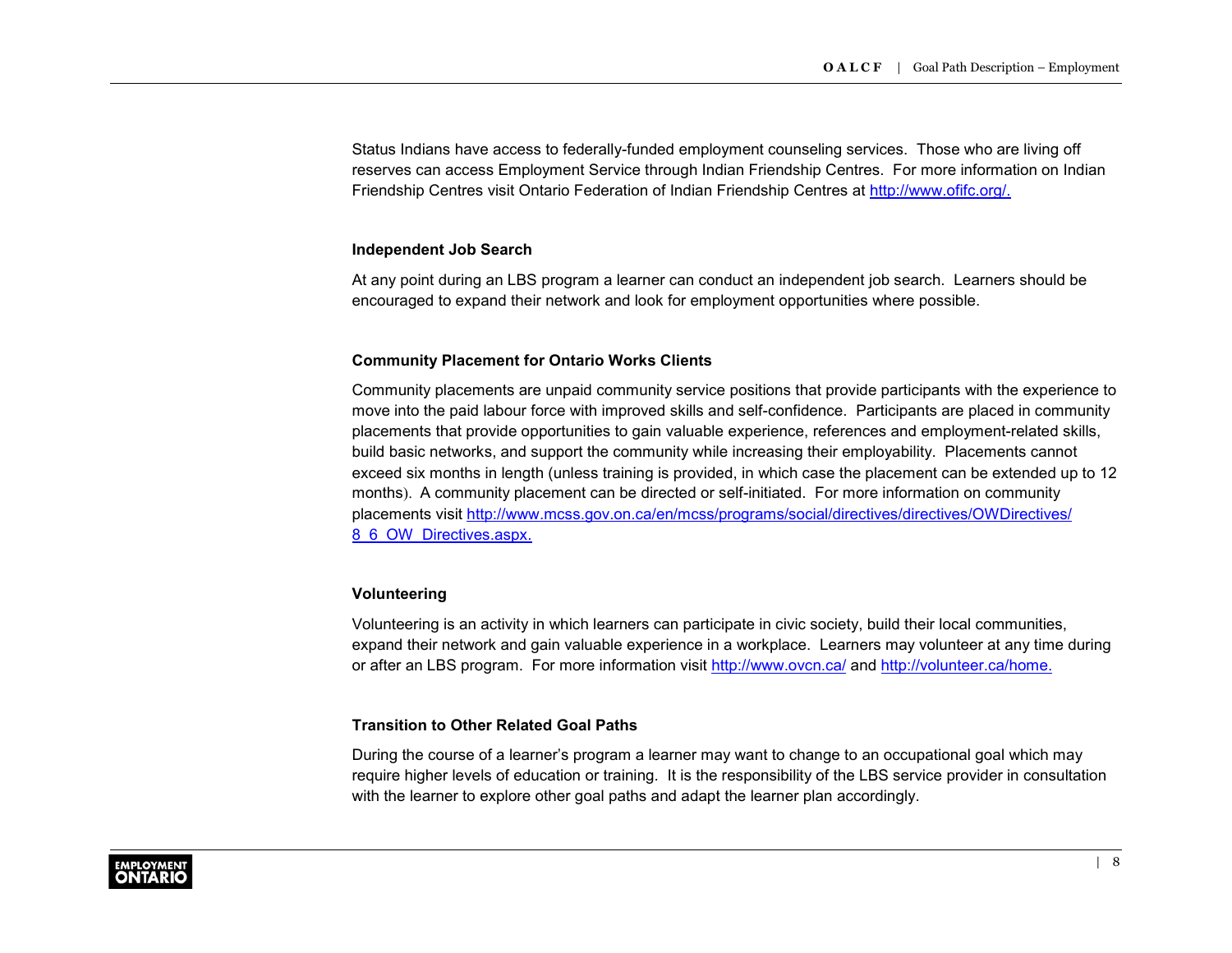# **Role of LBS Service Providers**

An LBS service provider should support and help learners to explore options available in the community focused on obtaining employment.

|                                           | 1. What delivery modes of LBS programming might be suitable for the learner so that they are able to<br>achieve an employment goal? (e.g. part time, full time, distance education, etc.)                                                                                                                                                                                                                                                                            |  |  |
|-------------------------------------------|----------------------------------------------------------------------------------------------------------------------------------------------------------------------------------------------------------------------------------------------------------------------------------------------------------------------------------------------------------------------------------------------------------------------------------------------------------------------|--|--|
|                                           | What types of employment opportunities are available in the learner's community?<br>2.                                                                                                                                                                                                                                                                                                                                                                               |  |  |
|                                           | Can the learner conduct an independent job search?<br>3.                                                                                                                                                                                                                                                                                                                                                                                                             |  |  |
|                                           | Does the learner need the assistance of an Employment Service provider to conduct a job search or to<br>4.<br>receive other Employment Service?                                                                                                                                                                                                                                                                                                                      |  |  |
|                                           | 5.<br>Could a community placement or volunteer position help the learner achieve an employment goal? Are<br>there any other options in the learner's community which can help achieve an employment goal?                                                                                                                                                                                                                                                            |  |  |
|                                           | Is the learner a client of Ontario Works? If so, would the learner benefit from a community placement?<br>6.                                                                                                                                                                                                                                                                                                                                                         |  |  |
| Are there any additional<br>requirements? | <b>Employment</b>                                                                                                                                                                                                                                                                                                                                                                                                                                                    |  |  |
|                                           | Many occupations require a certain level of education, language skills, technical skills, competencies and/or<br>physical capabilities. In addition, some occupations may require other resources for a worker to perform duties<br>such as construction tools, a uniform or safety boots.                                                                                                                                                                           |  |  |
|                                           | For employment transitions listed in this goal path (being ready for employment, obtaining employment and<br>advancing at the workplace), certain levels of communication and language proficiency are needed.<br>Information on the relationships between oral communication, essential skills and various forms of employment<br>can be found at the Centre for Canadian Language Benchmark's website<br>http://www.itsessential.ca/itsessential/display_page.asp. |  |  |
|                                           | It is important that the learner contact an Employment Service provider to obtain information on the language                                                                                                                                                                                                                                                                                                                                                        |  |  |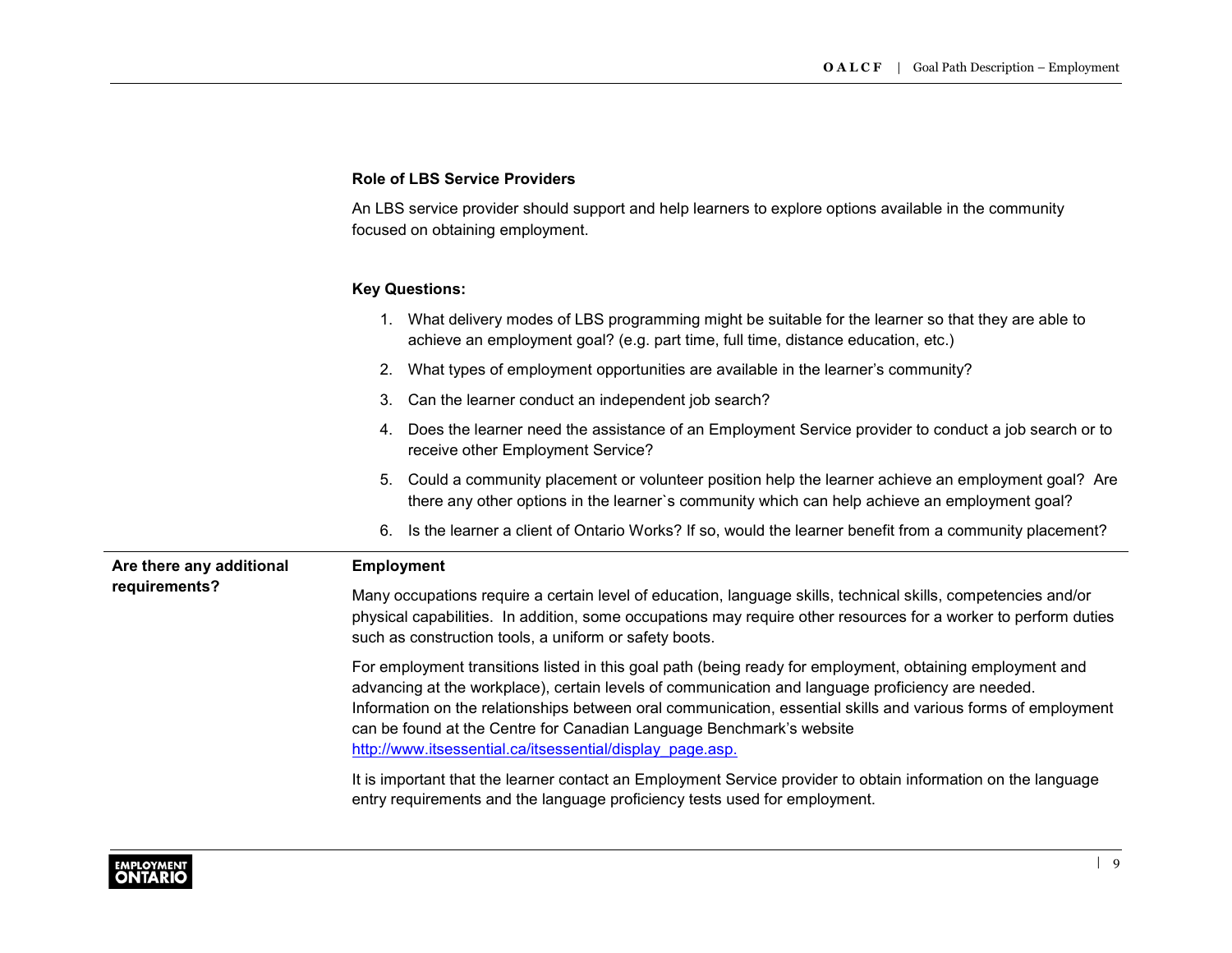# **Role of LBS Provider**

Assist the learner in identifying whether there are additional requirements for the goal and provide referrals for any applicable supports and/or services.

|                                                                                             | Does the learner have accessibility requirements that may influence employment options?<br>1.                                                                                                                                                                                                                                                                                                                                                                                                                                                                                           |  |  |
|---------------------------------------------------------------------------------------------|-----------------------------------------------------------------------------------------------------------------------------------------------------------------------------------------------------------------------------------------------------------------------------------------------------------------------------------------------------------------------------------------------------------------------------------------------------------------------------------------------------------------------------------------------------------------------------------------|--|--|
|                                                                                             | Does the learner know the potential requirements of the desired occupation?<br>2.                                                                                                                                                                                                                                                                                                                                                                                                                                                                                                       |  |  |
|                                                                                             | Does the learner need specific resources, tools and/or equipment to enter the occupation?<br>3.                                                                                                                                                                                                                                                                                                                                                                                                                                                                                         |  |  |
|                                                                                             | Does the learner need accessibility or disability supports? If so, who should you contact at Ontario<br>4.<br>Disability Support Program (ODSP) and/or other community services?                                                                                                                                                                                                                                                                                                                                                                                                        |  |  |
|                                                                                             | Does the learner need wrap-around supports and/or services such as accessibility or disability<br>5.<br>supports?                                                                                                                                                                                                                                                                                                                                                                                                                                                                       |  |  |
| What are the cost and<br>required supports? Are<br><b>Government supports</b><br>available? | <b>Employment</b>                                                                                                                                                                                                                                                                                                                                                                                                                                                                                                                                                                       |  |  |
|                                                                                             | Employment Ontario offers a range of programs and services which can help learners find a job. This includes<br>career counselling, resume workshops, job finding help and wage subsidy programs. For more information visit<br>http://www.tcu.gov.on.ca/eng/employmentontario/.                                                                                                                                                                                                                                                                                                        |  |  |
|                                                                                             | In many communities Ontario Works (OW) offices can provide OW clients with employment placement<br>opportunities. These placement opportunities provide participants with incentives and the opportunity to do on-<br>the-job training while receiving wages for employment, which can help match people who are looking to enter<br>the workforce and qualified workers with wage-paying jobs. OW also provides financial assistance for costs<br>associated with starting a full time job. For more information on OW visit<br>http://www.mcss.gov.on.ca/en/mcss/programs/social/ow/. |  |  |
|                                                                                             | ODSP recipients and eligible members may receive funding through the Employment and Training Start Up<br>Benefit for up to \$500 for startup costs related to employment. For details visit<br>http://www.mcss.gov.on.ca/en/mcss/programs/social/directives/directives/ODSPDirectives/income support/9 1                                                                                                                                                                                                                                                                                |  |  |
|                                                                                             |                                                                                                                                                                                                                                                                                                                                                                                                                                                                                                                                                                                         |  |  |



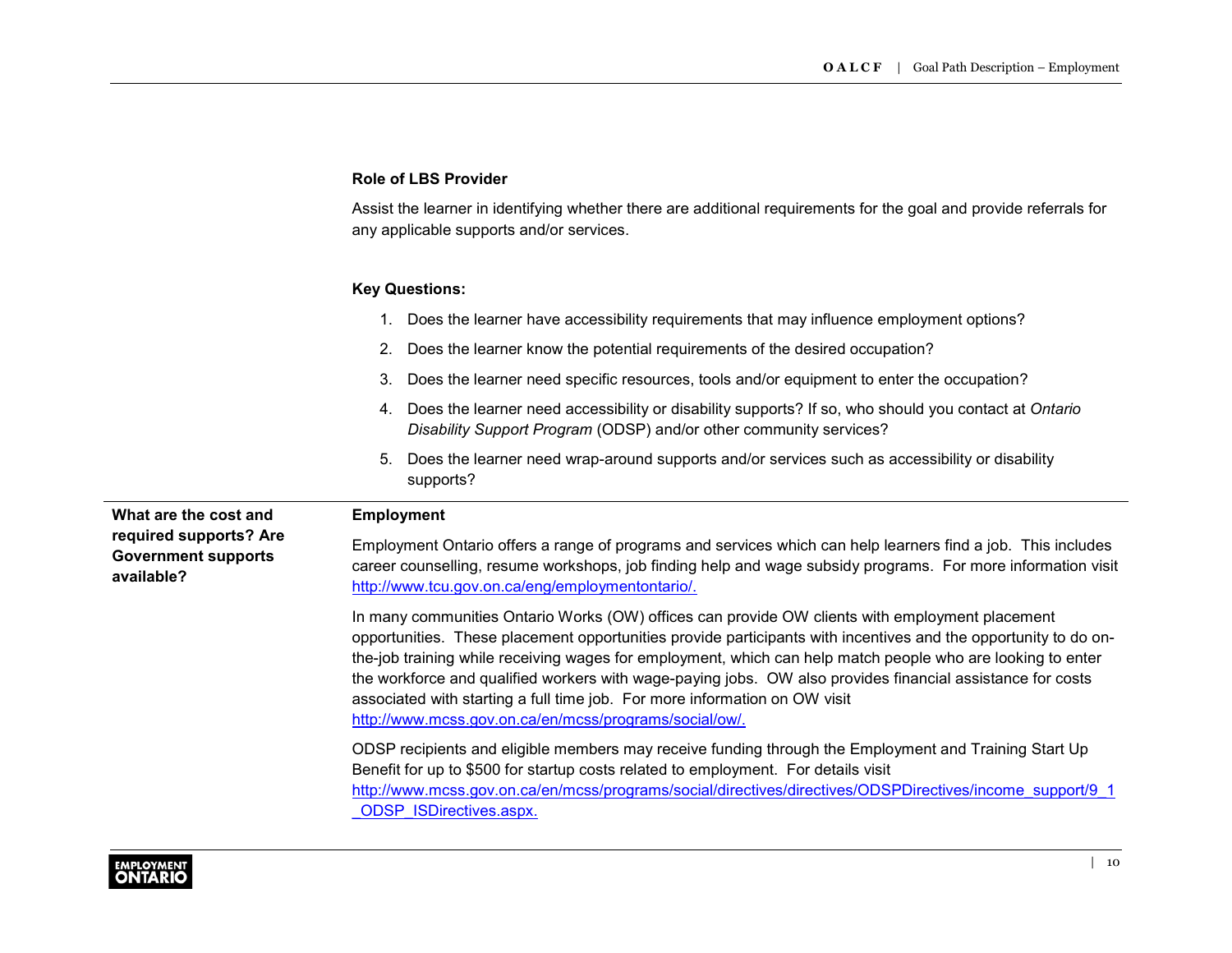Second Career may offer financial support to eligible participants. For further information please visit Second Career's financial supports web page at

[http://www.secondcareerontario.com/web/second\\_career/landing/?gclid=CLfBtMHSi6sCFUTBKgodESApxw.](http://www.secondcareerontario.com/web/second_career/landing/?gclid=CLfBtMHSi6sCFUTBKgodESApxw)

#### **Role of LBS Service Providers**

LBS service providers provide learners with the necessary supports, tools and information so that they are able to contact the appropriate government ministries to determine the costs involved in achieving their employment goal and the supports that are available to them.

- 1. What are the financial resources the learner will require?
- 2. What government financial supports are available for employment?
- 3. Does the learner need any items for obtaining a job? If so, what are the eligibility requirements?
- 4. Is the learner on income support?

| <b>Key Resources</b>                                                       |                                                                                                                                                                                              |  |  |
|----------------------------------------------------------------------------|----------------------------------------------------------------------------------------------------------------------------------------------------------------------------------------------|--|--|
| What assessment tools and<br>learner resources are used<br>for employment? | <b>Employment</b>                                                                                                                                                                            |  |  |
|                                                                            | Test Of Workplace Essential Skills (TOWES), for more information on TOWES visit<br>http://www.towes.com/en/products--services/towes-assessments/towes-assessments                            |  |  |
|                                                                            | Communications and Math Employment Readiness Assessment (CAMERA), for more information on<br>CAMERA visit http://www.ptp.ca/publications/camera/                                             |  |  |
|                                                                            | Prose, Document, Quantitative Profile Series (PDQ), for more information on PDQ visit<br>http://www.ets.org/literacy/about/content/pdq profile content                                       |  |  |
|                                                                            | The OALCF Selected Assessment Tools provides a sampling of assessments and resources available<br>to practitioners and assessors. To review the OALCF Selected Assessment Tools please visit |  |  |

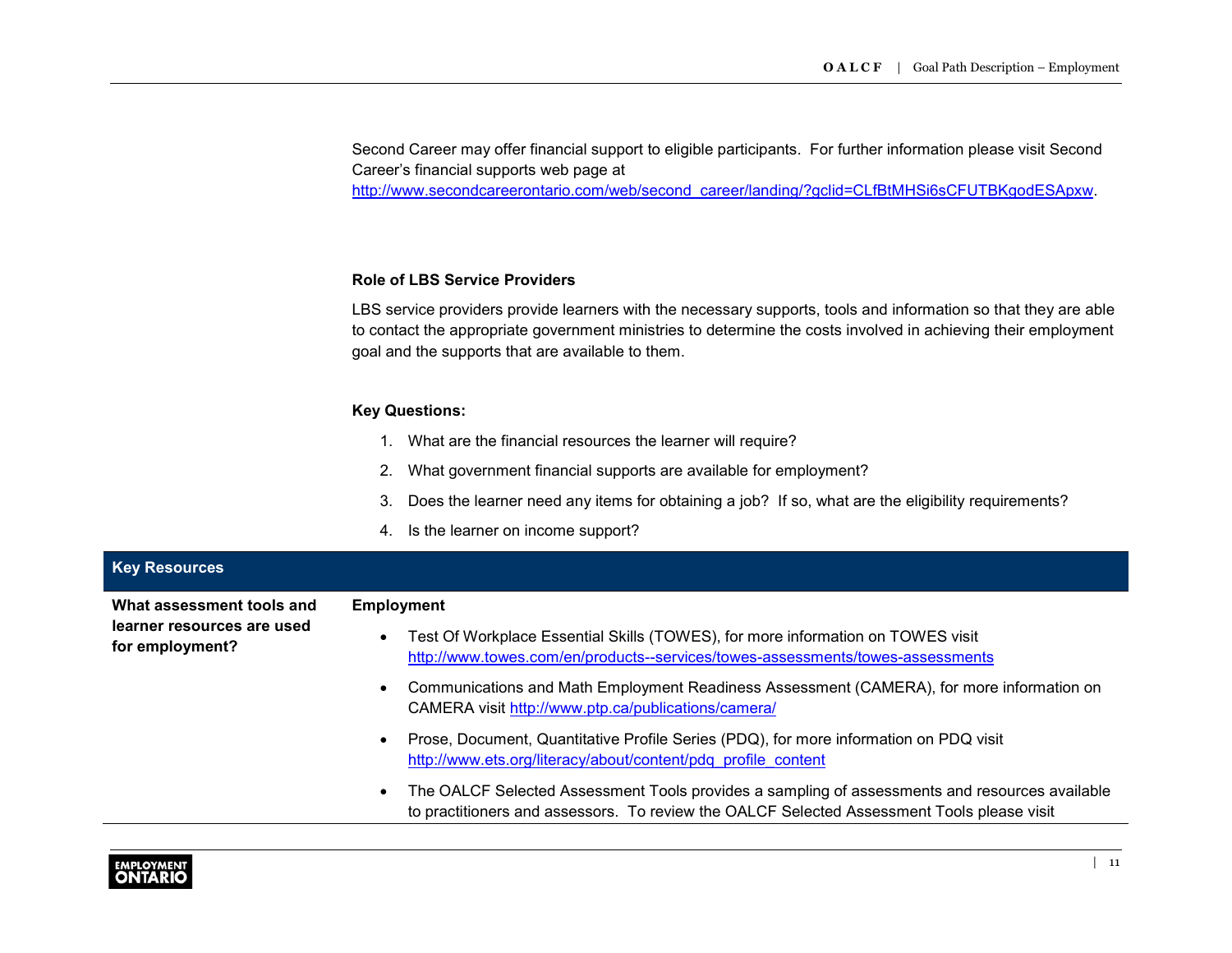[http://www.tcu.gov.on.ca/eng/eopg/publications/OALCF\\_Selected\\_Assessment\\_Tools\\_Mar\\_11.pdf](http://www.tcu.gov.on.ca/eng/eopg/publications/OALCF_Selected_Assessment_Tools_Mar_11.pdf)

• To find an appropriate collection of learning materials, please visit the OALCF Resources page on the OALCF website at<http://www.tcu.gov.on.ca/eng/eopg/oalcf/tools-and-resources.html>

**How do I know what information, referrals and supports a learner needs?**

Learner goal attainment is closely linked to the quality of supports they receive. Supports contribute to learners' persistence in LBS programming and can be organized under five types: financial/material, academic, health, employment and social skills.

#### **Role of LBS Service Providers**

Service coordination requires LBS service providers to refer their learners to the necessary programs and supports available in the community. It is the responsibility of the LBS service providers to provide learners with the appropriate information and referrals.

- 1. Do you have the necessary information to determine which support(s) and/or referral(s) are needed?
- 2. What supports does the learner need? (e.g. child care, transportation, learning disability assessment, physical accommodation, etc.) Does the learner's English skills or second-language skills need to be increased?
- 3. Has the learner already accessed any of the necessary supports?
- 4. What referrals are needed for employment transitioning? When should they be accessed?
- 5. What forms of government supports or programs could help learner achieve the goal?
- 6. Are there any issues or potential areas of concern for the learner which may need to be assessed by another agency?

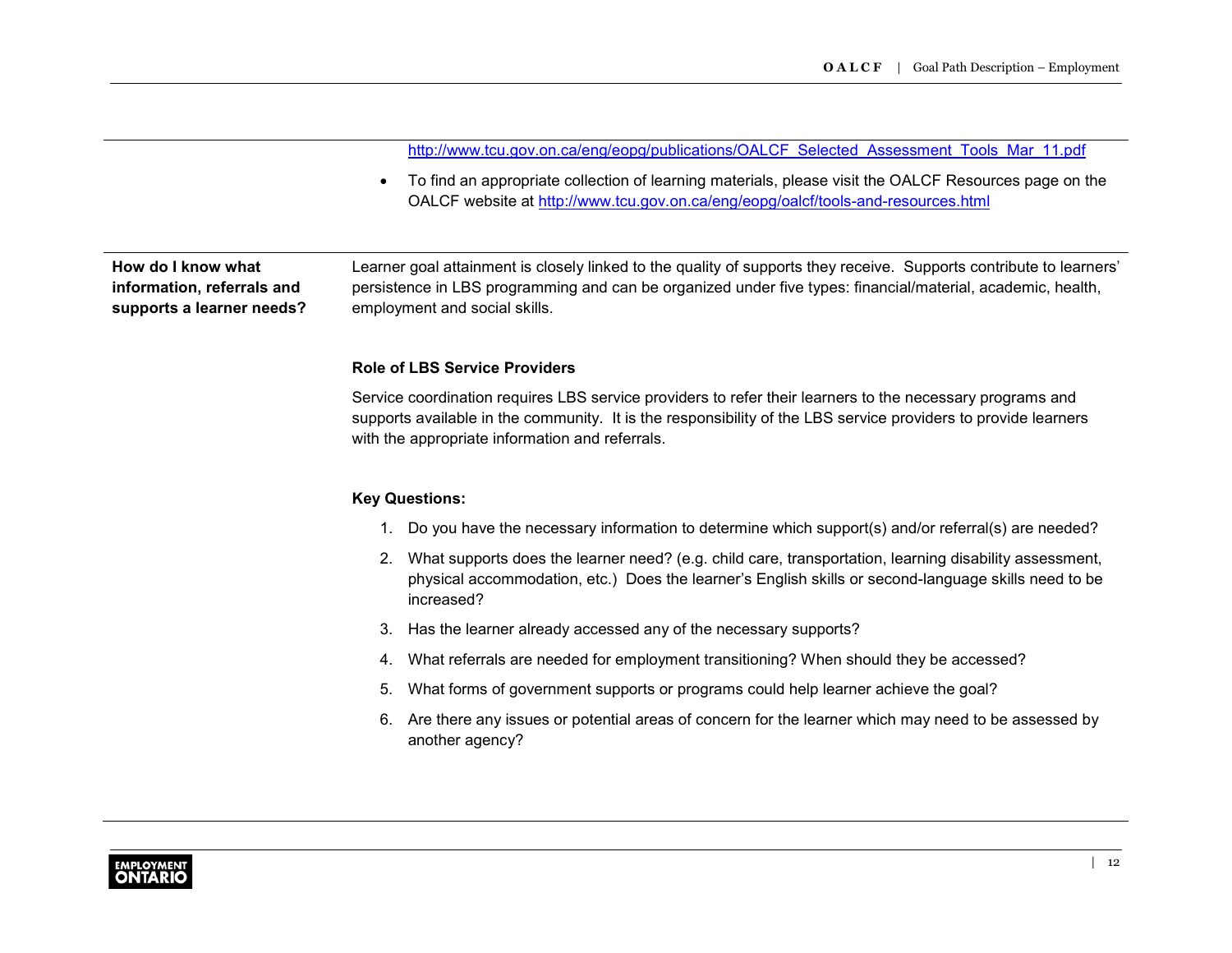# **Employment Key Development Skills**

Learners need to develop all six Ontario Adult Literacy Curriculum Framework (OALCF) competencies (*Find and Use Information*, *Communicate Ideas and Information*, *Understand and Use Numbers*, *Use Digital Technology, Manage Learning and Engage with Others*) to achieve their goals. The Key Development Skills below list the specific skills that underpin competencies that a learner needs in order to develop an employment goal as well as some additional required knowledge. These skills were drawn from goal path-specific research and development projects conducted in Ontario, such as *Signposts Workforce Literacy and Essential Skills Instructional Guidelines.* For information on this resource visit <http://www.ptp.ca/>.

To review the six competencies in the OALCF please visit <http://www.tcu.gov.on.ca/eng/eopg/oalcf/tools-and-resources.html>.

Employability skills and employer-demand vary based on the industry, business, organizational culture and the specific job at hand.

| <b>Personal Management Skills</b> | $\bullet$ | punctual                         |
|-----------------------------------|-----------|----------------------------------|
| for and at Work                   | $\bullet$ | dependable                       |
|                                   | $\bullet$ | demonstrates a positive attitude |
|                                   |           | motivated                        |
|                                   |           | performs basic job duties        |
|                                   | $\bullet$ | meets goals and deadlines        |
|                                   | $\bullet$ | manages time appropriately       |
|                                   | $\bullet$ | organized                        |
|                                   |           | identifies problems              |
|                                   | $\bullet$ | solves problems                  |
|                                   | $\bullet$ | makes decisions                  |
|                                   | ٠         | cooperates with others           |
|                                   | $\bullet$ | gets help if needed              |
|                                   |           | manages conflict                 |
|                                   |           |                                  |

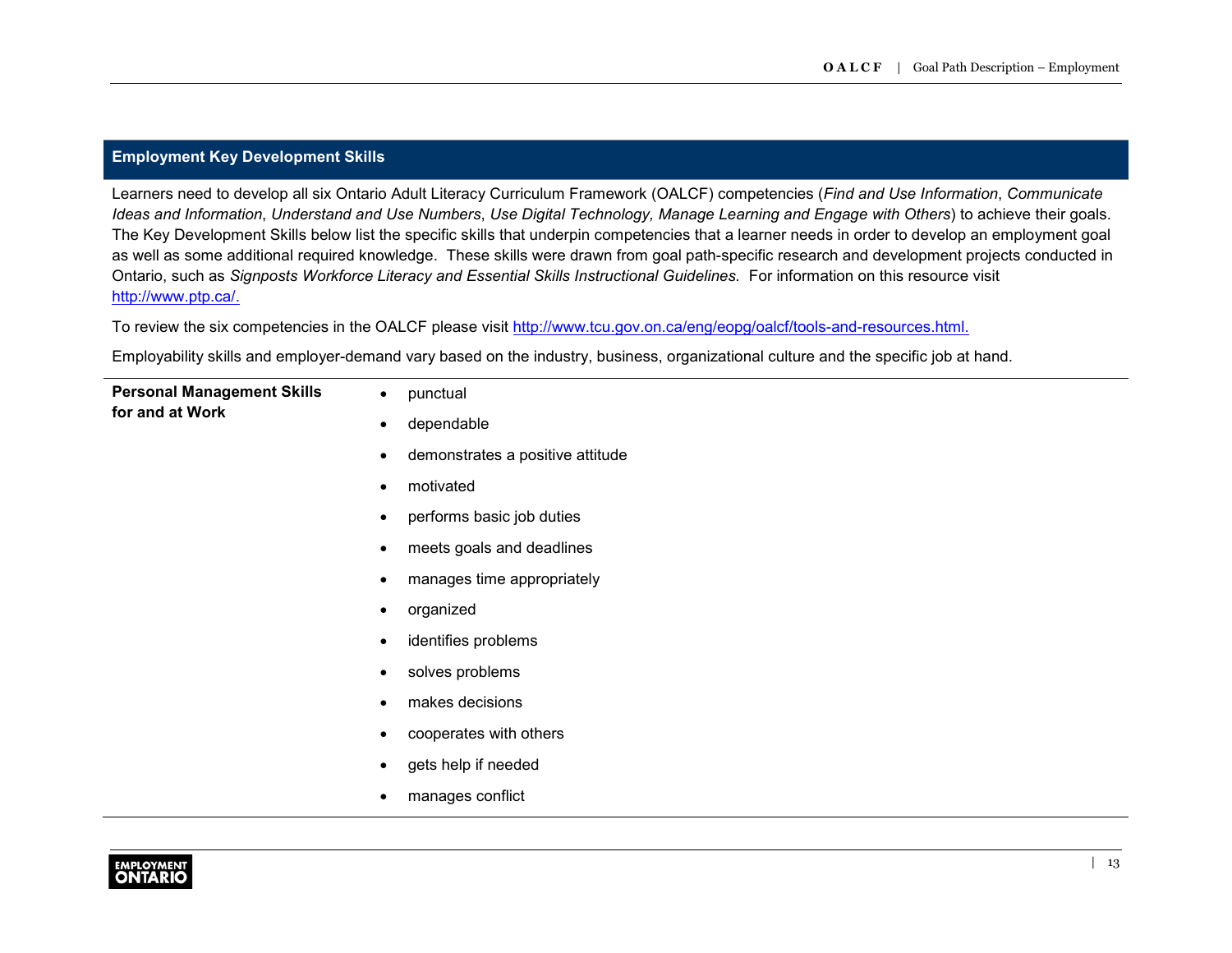| ٠                        | takes responsibility on the job                                                                                          |
|--------------------------|--------------------------------------------------------------------------------------------------------------------------|
|                          | follows policies/rules/instructions                                                                                      |
| ٠                        | speaks effectively                                                                                                       |
|                          | listens attentively                                                                                                      |
|                          | expresses/contributes ideas                                                                                              |
| ٠                        | reads/writes as required                                                                                                 |
|                          | translates ideas into actions as necessary                                                                               |
| ٠                        | adapts to changes to job routines as necessary – asks for and participates in training as necessary                      |
|                          | learns on the job                                                                                                        |
| <b>Reading Text</b><br>٠ | reads notes from supervisors, co-workers and customers to obtain instructions, procedures and<br>information             |
|                          | reads notices, understands the importance and acts appropriately                                                         |
| ٠                        | reads instructions and carries out the procedures                                                                        |
| $\bullet$                | reads e-mail and understands the content                                                                                 |
| ٠                        | reads and understands company memos                                                                                      |
| ٠                        | reads letters and/or emails from customers and clients                                                                   |
|                          | keeps up to date with industry developments by reading and skimming through online articles,<br>magazines or newsletters |
|                          | reads forms to extract and interpret information                                                                         |
| ٠                        | troubleshoots issues by referencing manuals, internet resources, and policy manuals                                      |
| ٠                        | collates information through a variety of resources                                                                      |
|                          | critically analyzes job-specific written materials and makes educated decisions accordingly                              |

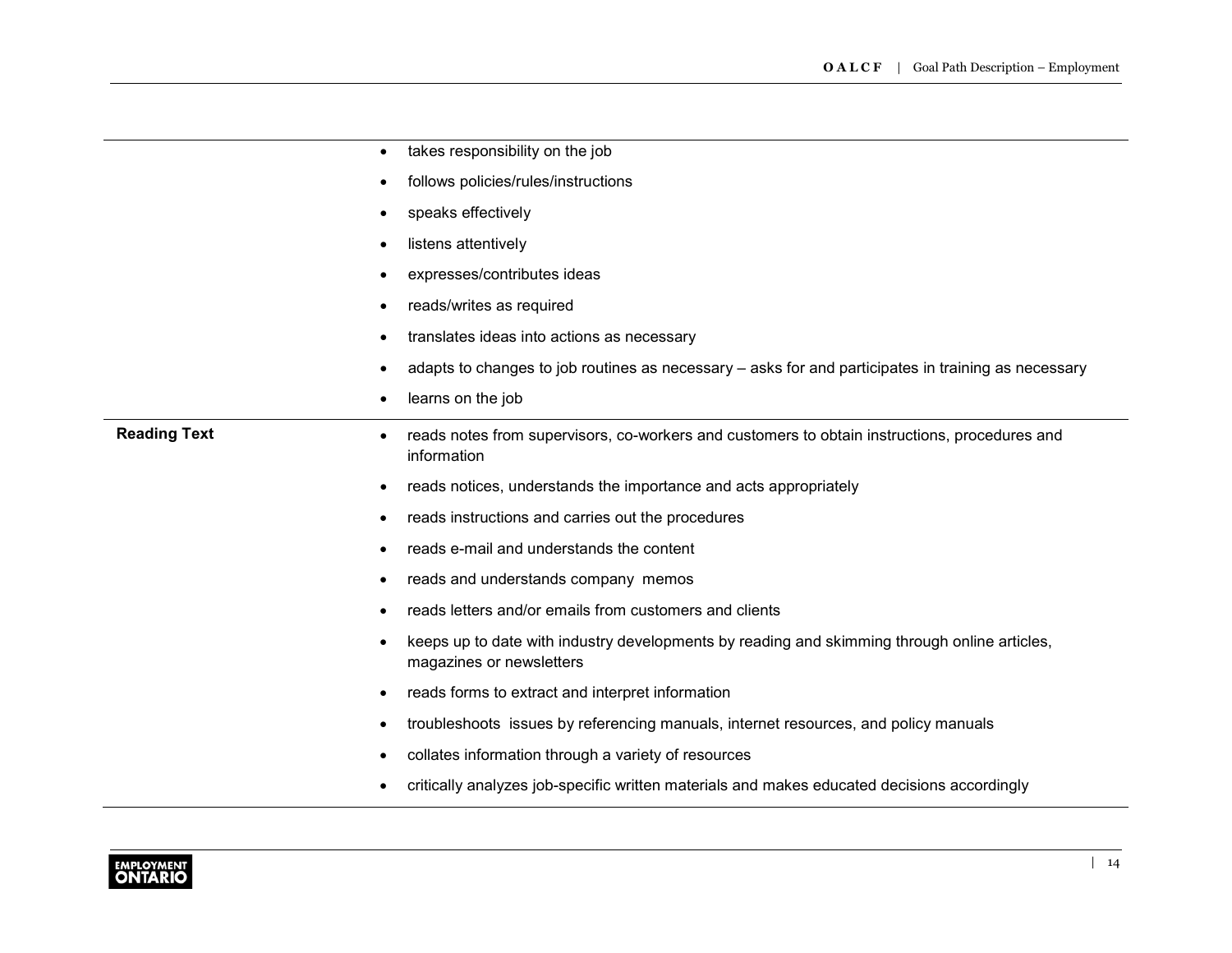| <b>Document Use</b><br>٠ | interprets and understands commonly used symbols                                                                      |
|--------------------------|-----------------------------------------------------------------------------------------------------------------------|
|                          | uses lists and looks up basic information on tasks, activities and ingredients                                        |
|                          | reads labels and identifies items                                                                                     |
|                          | reads tables and forms to extract information                                                                         |
|                          | creates lists                                                                                                         |
|                          | reads and interprets basic signs and symbols with text                                                                |
|                          | completes forms and records information                                                                               |
|                          | catalogues and has the ability to locate information                                                                  |
|                          | collates information using multiple sources and documents                                                             |
|                          | creates tables that classify and organize information                                                                 |
|                          | utilizes information from graphs                                                                                      |
|                          | creates graphs                                                                                                        |
|                          | utilizes and refers to diagrams, drawings and sketches                                                                |
|                          | works with multiple documents and has the ability to synthesize, compare, decode and record                           |
| Writing                  | writes notes for themselves to record key information and remember items                                              |
|                          | takes notes for customers, supervisors and colleagues                                                                 |
|                          | records clear instructions                                                                                            |
|                          | records information on forms                                                                                          |
|                          | writes emails to customers, supervisors and colleagues                                                                |
|                          | writes memos to customers, supervisors and colleagues to update and share information                                 |
|                          | generates letters to clients, customers and suppliers to resolve complaints, answer inquires and share<br>information |

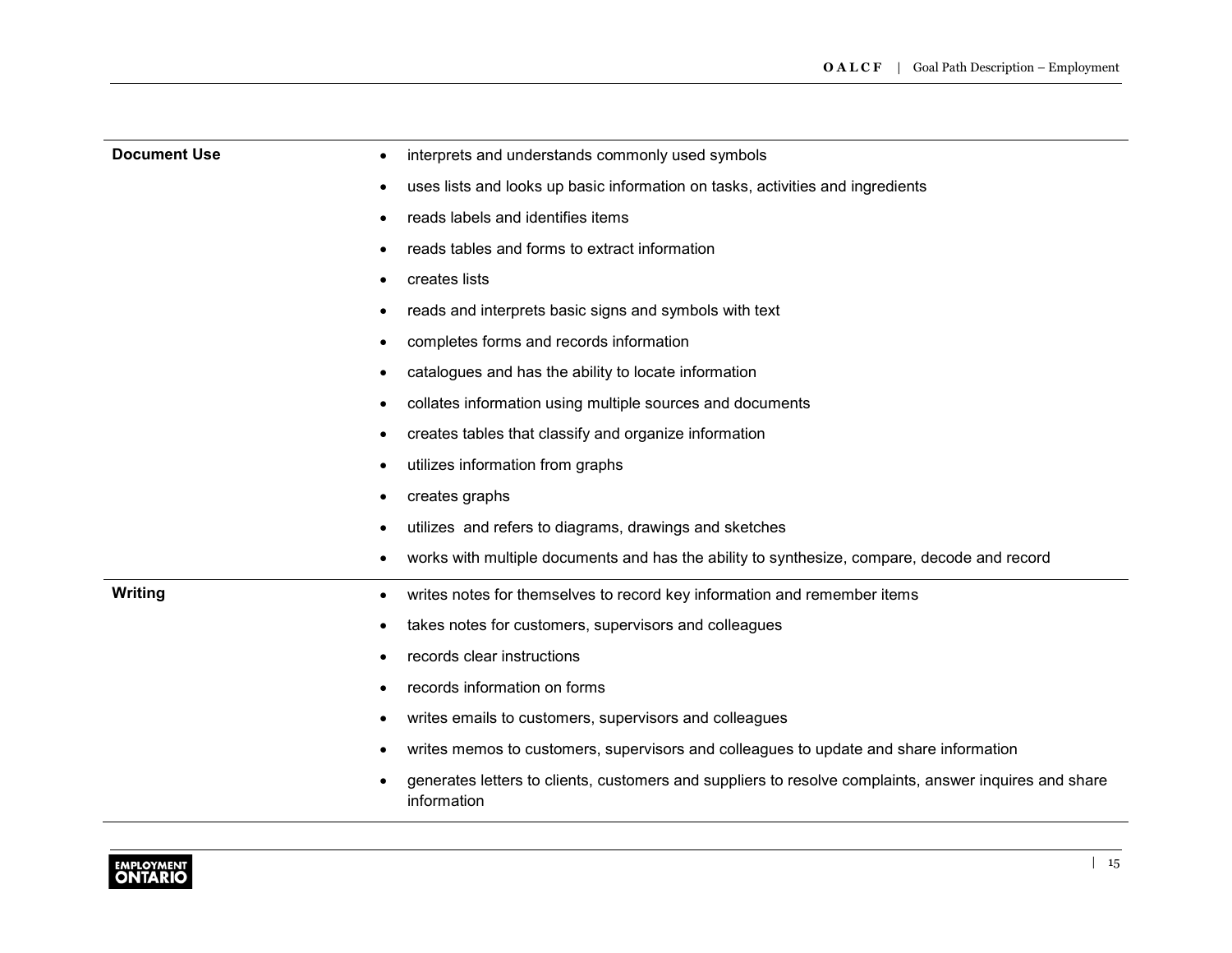|                 | creates reports to present information to supervisors and suppliers                                                                                                          |
|-----------------|------------------------------------------------------------------------------------------------------------------------------------------------------------------------------|
| <b>Numeracy</b> | counts items and inventory                                                                                                                                                   |
|                 | adds prices from multiple items                                                                                                                                              |
|                 | calculates and makes change                                                                                                                                                  |
|                 | measures time, distance, weight, dimensions, liquid, temperature, angles and air pressure                                                                                    |
|                 | compares costs from multiple sources                                                                                                                                         |
|                 | manages inventory levels and schedules the correct number of items to order                                                                                                  |
|                 | multiplies quantities, understands unit costs, calculates discounts and tax                                                                                                  |
|                 | prepares inventory, weekly and monthly schedules                                                                                                                             |
|                 | uses rate to calculate quantities                                                                                                                                            |
|                 | calculates, manipulates and converts measurement for time, distance, weight, dimensions, liquid,<br>temperature, angles and air pressure                                     |
|                 | calculates, manipulates and converts measurement using patterns, trends and formulas for time,<br>distance, weight, dimensions, liquid, temperature, angles and air pressure |
|                 |                                                                                                                                                                              |